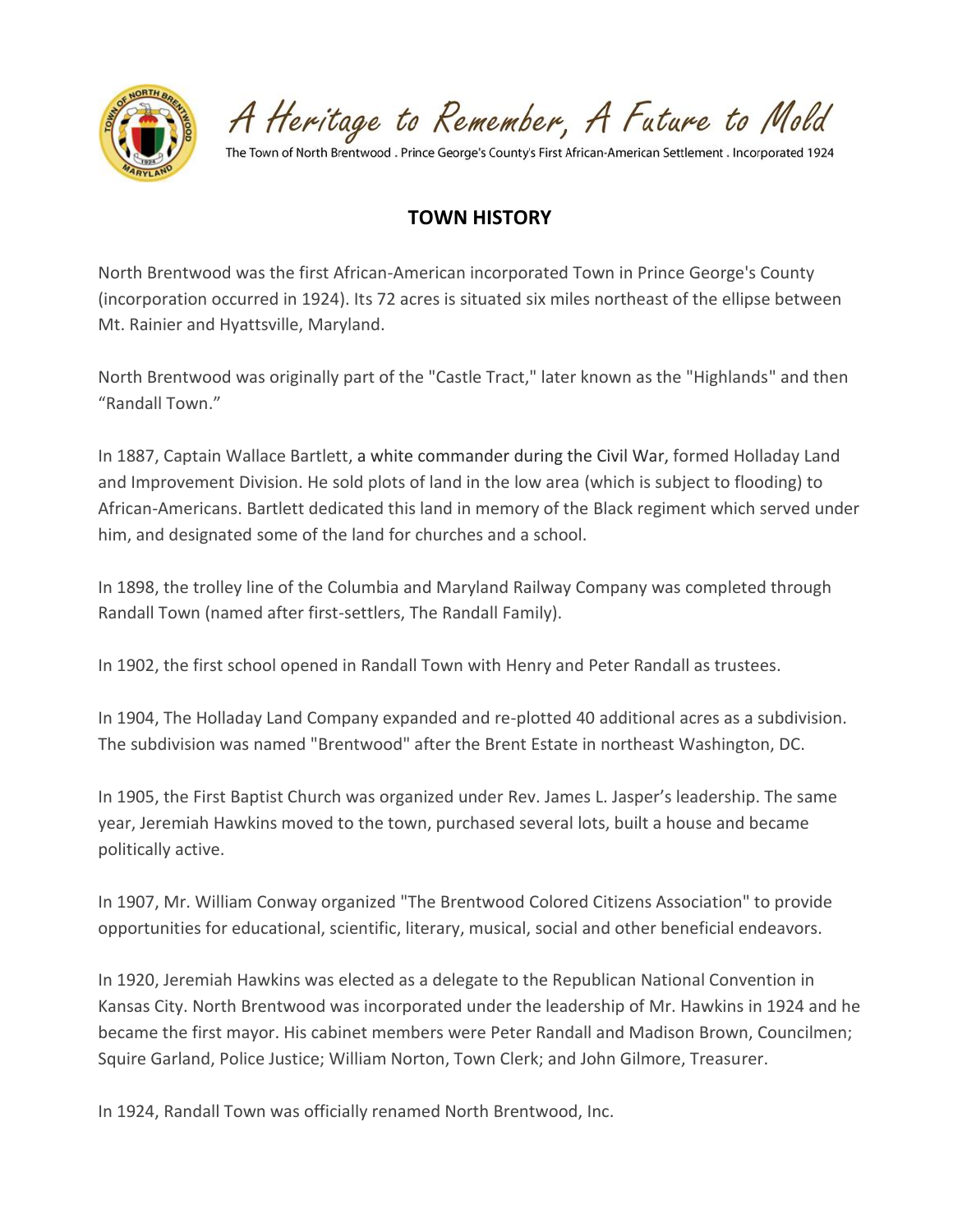In 1946, the "Flashes" (for the first and last time under the qualified management of Donald Smith) became the first sandlot team to play in Griffith Stadium, Washington, DC.

In 1952, the North Brentwood Municipal Building was constructed through citizens' volunteer labor under the leadership of Mayor William D. Bellows.

In the 1950s and 1960s, North Brentwood was known as a destination for national jazz greats and local talent, who played at Sis's Tavern. After being vacant for years, it operated as Baby Dee's Guest Club from the late 1970s to the mid-1990s. (Renovations are currently underway.)

In 1975, the North Brentwood Community Center, operated by the Maryland National Capital Park and Planning Commission, was opened.

In 1985, the North Brentwood flag was designed by Mrs. Victoria Welborne and Mr. Perry Wheaton.

In 1991, the Town's Historical Society was organized by Lillian K. Beverly; the Society collected data to verify the historical significance of North Brentwood. The project committee, under Mrs. Ruth Wilson's leadership, and attorney Orlando C. Hobbs, developed "Footsteps from North Brentwood," an oral, pictorial and artifact collection of life in North Brentwood from the 1900s to 1930.

After completion, the collection was displayed at Anacostia Smithsonian Museum from July 1996 to January 1997. Part of the exhibit was then moved the North Brentwood Community Center, where it hung until May 1997 before transferring to the State House in Annapolis. The collection was placed in storage at the Anacostia Smithsonian Museum in December 1997 after the Annapolis viewing.

In 2003, the National Register of Historic Places was expanded to include North Brentwood. As well, North Brentwood AME Zion Church and the Peter Randall House were designated as historic sites.

In 2004, the North Brentwood Historical Society published "Minding Our Own Business." The book is an oral history of North Brentwood's entrepreneurs. As quoted by previous mayor Lillian K. Beverly, "A time to remember those businesses that provided service, shelter and food – including food for the soul."

In 2005, the Town office moved to the old First Baptist Church building at 4009 Wallace Road. The North Brentwood Municipal Center also houses the Gwendolyn Britt Senior Activity Center (named after Senator Britt, 47th district, 2002-2008).

In 2009, the Mayor, Council and citizens welcomed the opening of the [Prince George's African](https://www.pgaamcc.org/)  [American Museum and Cultural Center at North Brentwood](https://www.pgaamcc.org/) (on Rhode Island Avenue). The vision of this museum, and its educational programming, is to enable all visitors to gain a sense of identity regarding local history, while broadening cultural understanding.